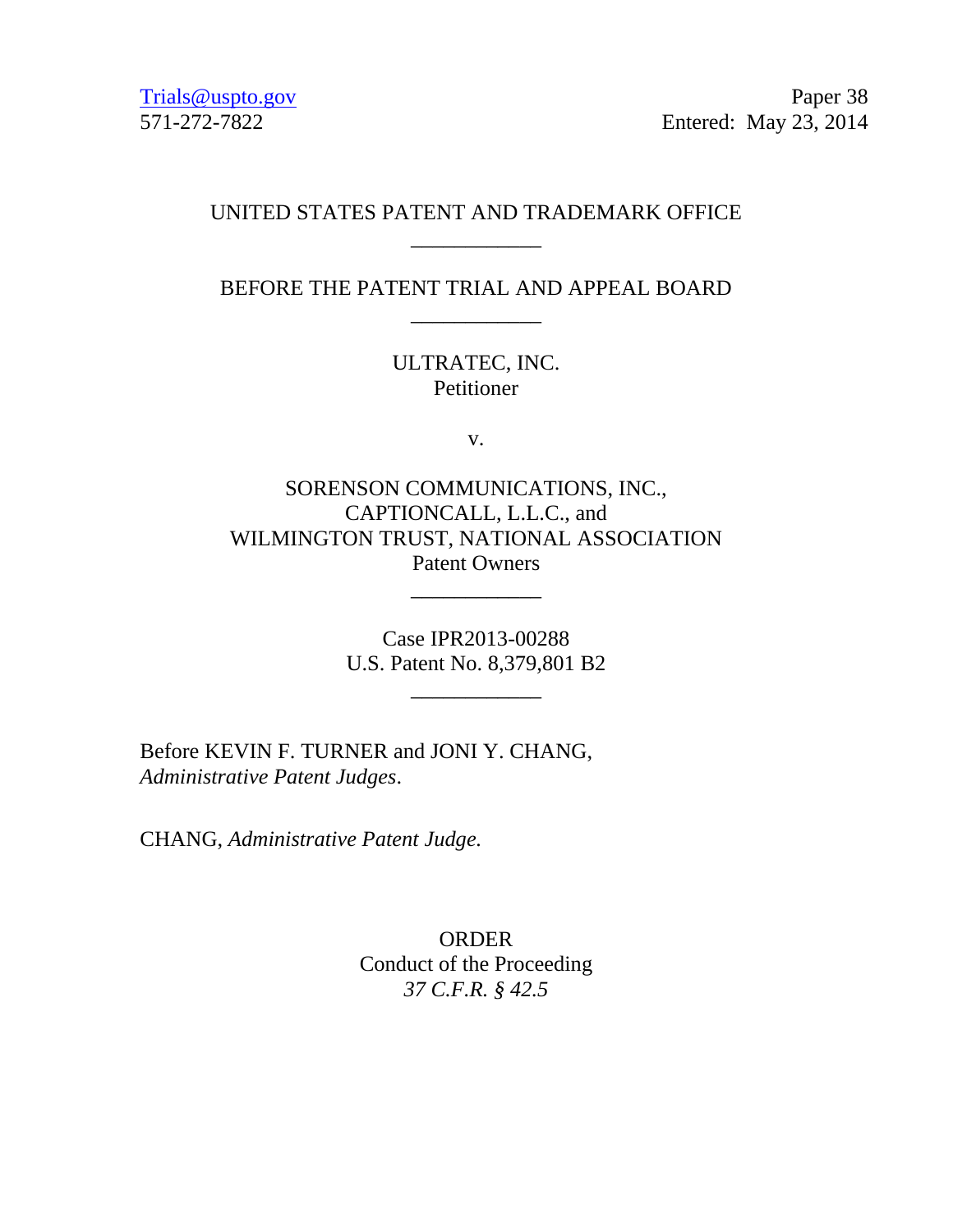On May 21, 2014, a telephone conference call was held between respective counsel for the parties and Judges Turner and Chang. Patent Owners initiated the conference call to seek: (1) guidance on whether a motion to strike is a proper mechanism to argue that Petitioner's reply contains new arguments and to exclude Petitioner's expert declaration filed in support of its reply; and (2) leave to file a motion for observation.

#### *Motion to Strike*

On April 16, 2014, Petitioner filed a reply (Paper 34) to Patent Owner's response (Paper 24). In support of its reply, Petitioner proffered a declaration of James A. Steel Jr. (Ex. 1021).

Patent Owner alleged that because no expert declaration was filed in support of the petition, Petitioner's reply declaration (Ex. 1021) is improper. Patent Owner believed that Mr. Steel's declaration should have been presented with the petition.

As explained by the Board during the conference call, neither a motion to strike nor a motion to exclude is a proper mechanism to present argument that a reply contains new arguments. The issue of whether a reply contains arguments or evidence that is outside the scope of a proper reply under 37 C.F.R. § 42.23(b) is left to the determination of the Board. The Board will determine whether a reply and/or evidence are outside the scope of a proper reply and evidence when the Board reviews all of the parties' briefs and prepares the final written decision. If there are improper arguments and/or evidence presented with a reply, the Board, for example,

2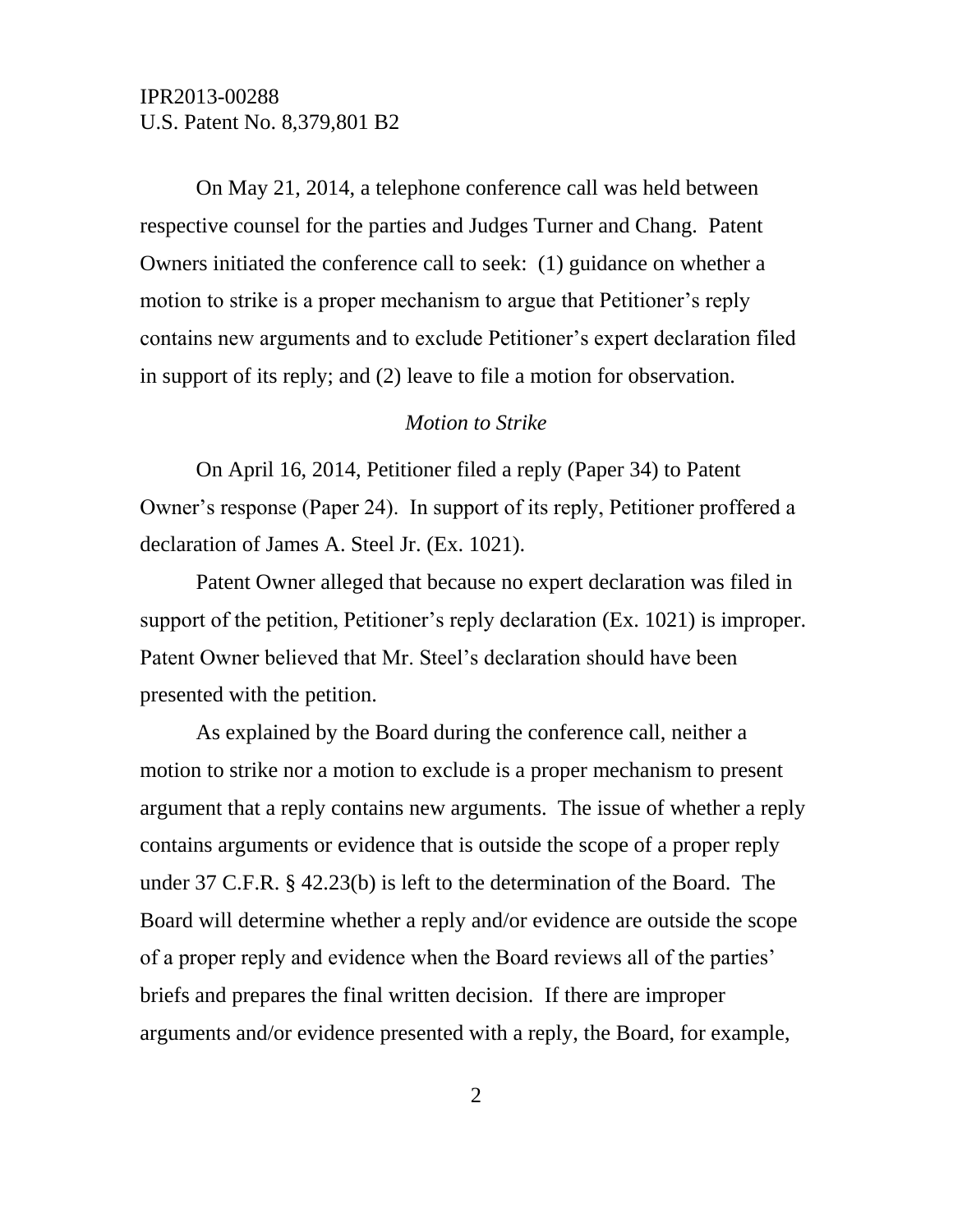may exclude the reply and/or the related evidence. Accordingly, the Board will take under consideration any alleged violations in due course with respect to Petitioner's reply and Mr. Steel's declaration (Ex. 1021).

#### *Motion for Observation*

During the conference call, the Board authorized Patent Owner to file a motion for observation regarding cross-examination of a reply witness, and Petitioner to file a response to such observation. As noted in the Scheduling Order (Paper 15), a motion for observation on cross-examination is a mechanism to draw the Board's attention to relevant cross-examination testimony of a reply witness. The observation must be a concise statement of the relevance of precisely identified testimony to a precisely identified argument or portion of an exhibit (including another part of the same testimony). Any response to observation must be equally concise and specific.

An observation (or response) is not an opportunity to raise new issues, to re-argue issues, or to pursue objections. Each observation should be in the following form:

In exhibit  $\_\_$ , on page  $\_\_$ , lines  $\_\_$ , the witness testified  $\_\_$ . This testimony is relevant to the  $\equiv$  on page  $\equiv$  of  $\equiv$ . The testimony is relevant because \_\_.

Each observation should not exceed one short paragraph. The Board may decline consideration or entry of excessively long or argumentative observations (or responses). A motion for observation is limited to 15 pages, and a response is also limited to 15 pages.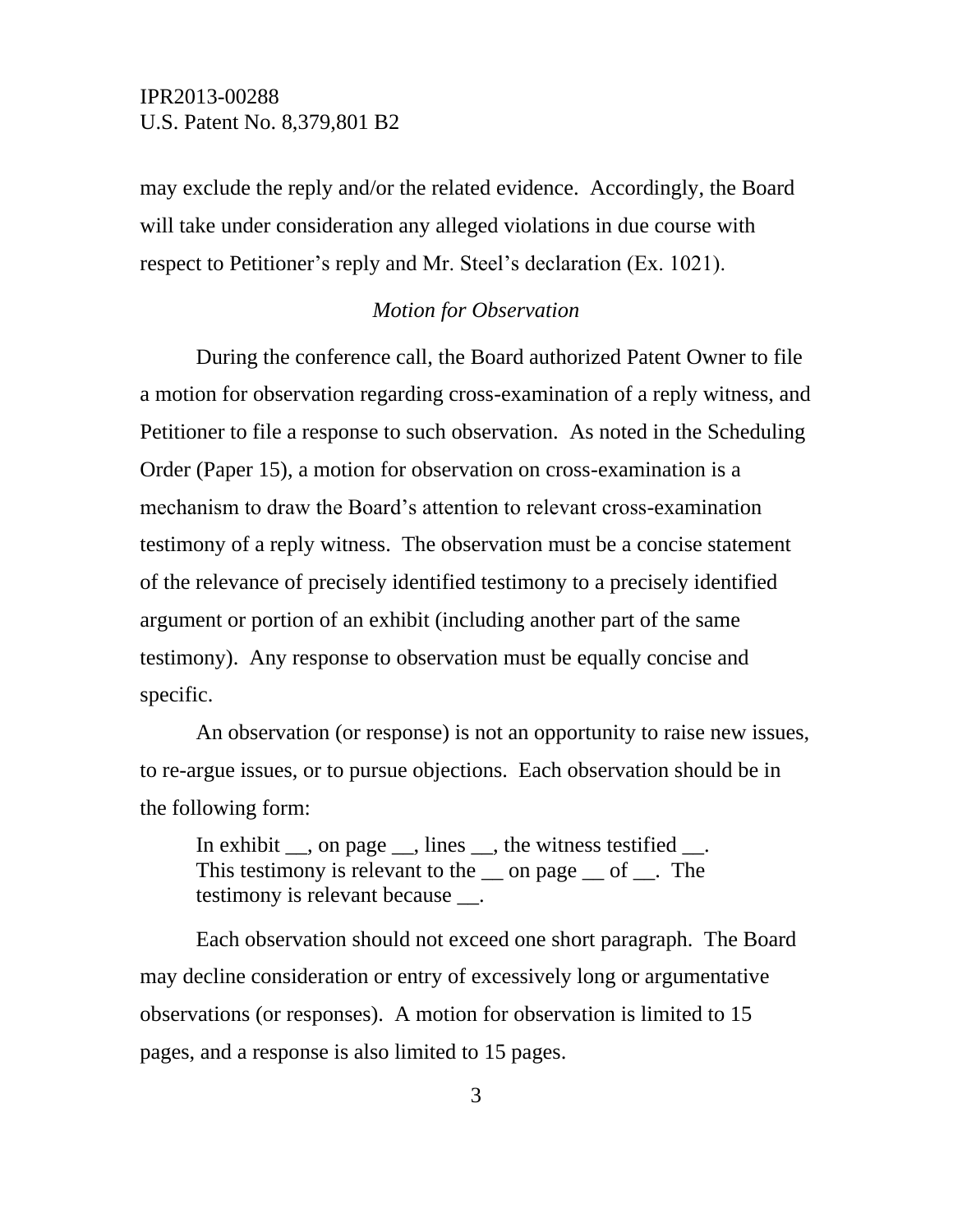Accordingly, it is

ORDERED that Patent Owner is authorized to file a motion for observation regarding cross-examination of reply witness by DUE DATE 4 consistent with this order; and

FURTHER ORDERED that Petitioner is authorized to file a response to Patent Owner's observation by DUE DATE 5 consistent with this order.